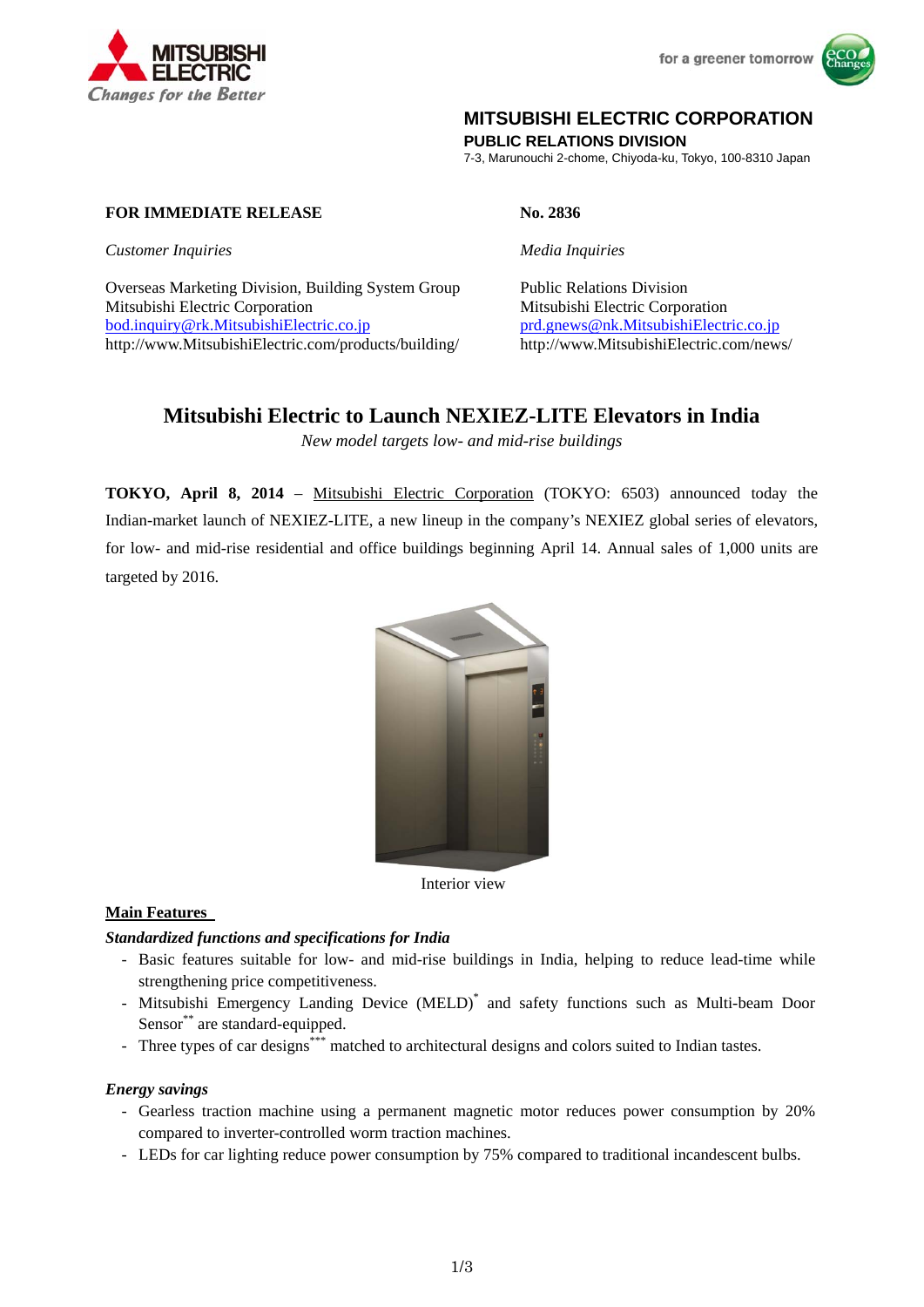#### \* Mitsubishi Emergency Landing Device (MELD)

In the event that passengers become trapped in a car due to a power failure, etc., MELD automatically checks the elevator status and then moves the car to the nearest floor using its rechargeable battery.

#### \*\* Multi-beam Door Sensor

As the elevator doors close, a sensor uses multiple infrared beams to monitor the entire doorway. If any passenger/object entering/exiting the car is detected, the doors open immediately.



\*\*\* Car designs

Three newly designed car ceilings blend harmoniously with Indian architectural designs.



#### **Other NEXIEZ-LITE features**

| Use                | Passenger conveyance                 |
|--------------------|--------------------------------------|
| Capacity (Persons) | 544 to 1,020 kg (8 to 15)            |
| <b>Speeds</b>      | 60 meters, or 105 meters, per minute |
| Price              | By quote for each order              |

### **Background**

In India, where the demand for low- and mid-rise residential and office buildings is increasing in line with economic growth and rapidly urbanizing cities, the demand for elevators and escalators has been expanding, especially for low-price, safe and comfortable models. Mitsubishi Electric Corporation established Mitsubishi Elevator ETA India Pvt. Ltd. to develop and market elevators and escalators in India in August 2012. The company is now focusing on rapid development of innovative products suited to the needs of Indian customers. Mitsubishi Elevator ETA India will soon launch a lineup of elevators that deliver basic features carefully selected from the platform designs of Mitsubishi Electric's NEXIEZ global series of elevators. By shortening lead-time and reducing costs with these new elevators, the company is confident that it will be able to expand sales in the Indian market.